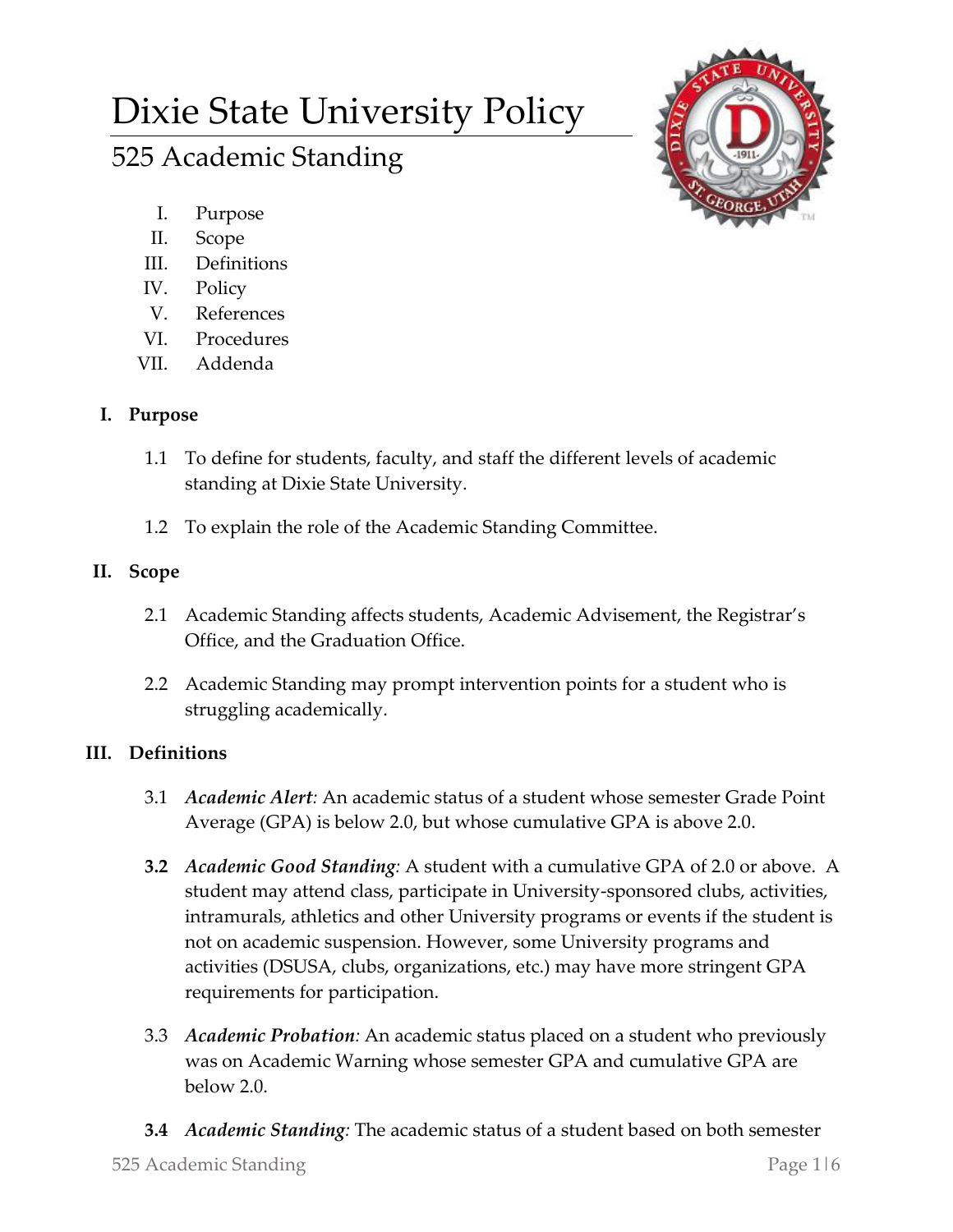and cumulative grade point average.

- 3.5 *Academic Suspension:* An academic status placed on a student who was previously on Academic Probation whose semester GPA and cumulative GPA are below 2.0.
- **3.6** *Academic Warning:* An academic status placed on a student whose cumulative GPA is below 2.0 for a single semester.
- **3.7** *Repeated Academic Suspension:* An academic status placed on a student when the student was previously suspended, reinstated, and suspended again.

### **IV. Policy**

- 4.1 **No Notification of Academic Good Standing**: A student considered to be in Academic Good Standing is not generally notified of their Academic Standing.
- 4.2 **Notification of Academic Alert**: A student issued an Academic Alert is considered in Good Standing.
	- 4.2.1 A student on Academic Alert receives notification of University services designed to assist the student in improving the student's academic performance.
	- 4.2.2 A student on Academic Alert who earns a semester GPA of 2.0 and who has a cumulative GPA of 2.0 or above will be removed from Academic Alert status and remains in Academic Good Standing.
	- 4.2.3 A student on Academic Alert who earns a semester GPA of 2.0 or above but has a cumulative GPA below 2.0, will remain on Academic Alert status and in Academic Good Standing and will not be issued an Academic Warning.
	- 4.2.4 A student issued an Academic Alert who does not achieve either a semester or cumulative GPA of 2.0 or above will be issued an Academic Warning.
- 4.3 **Academic Warning:** A student on Academic Warning is no longer considered in Academic Good Standing.
	- 4.3.1 A student on Academic Warning is issued notification of the change in Academic Standing after all official grades for the current semester are posted.
	- 4.3.2 A student on Academic Warning is recommended to create an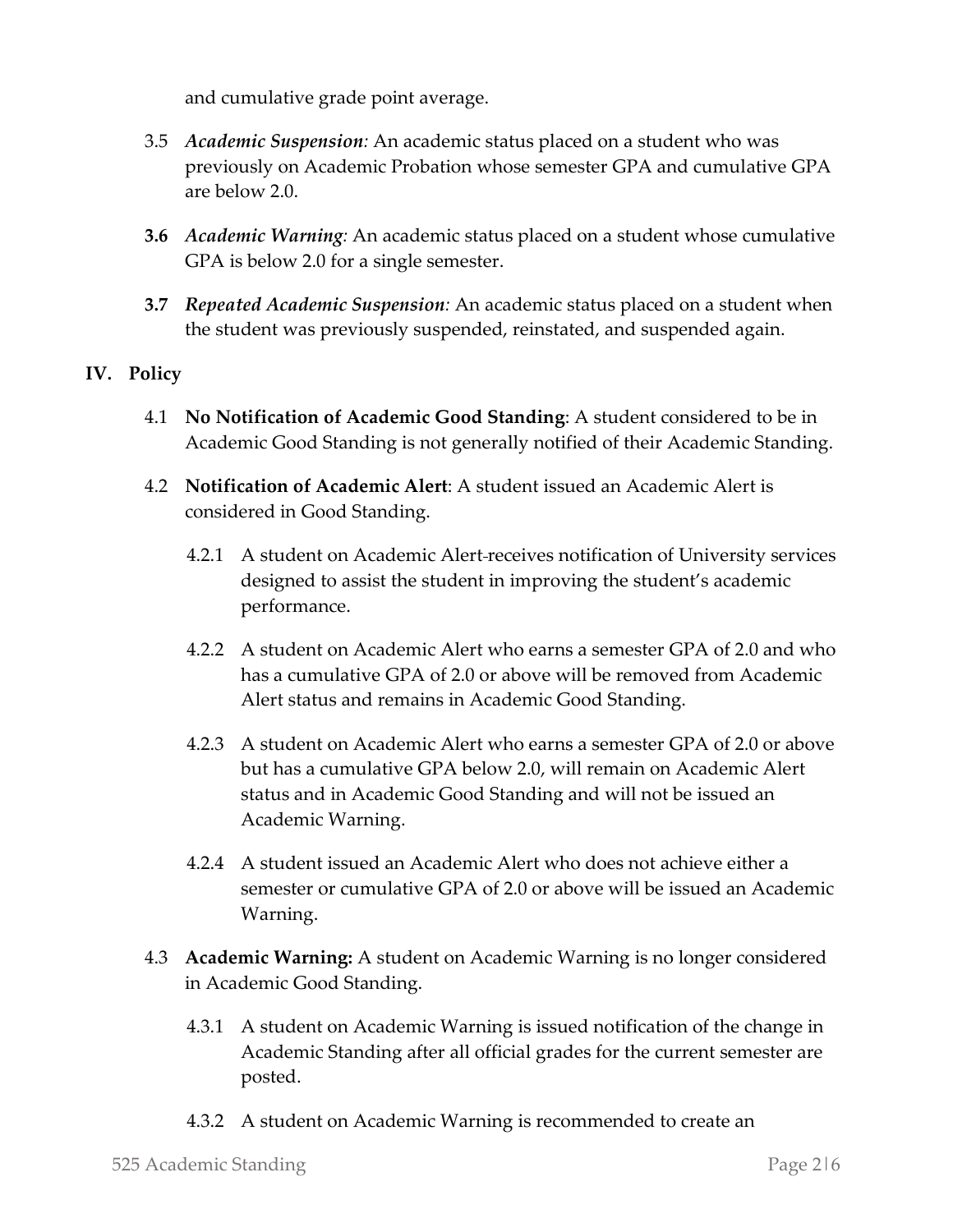improvement plan with the student's assigned Academic Advisor.

- 4.3.3 A student on Academic Warning may only register for 13 or fewer credits per semester. A student on Academic Warning who wishes to register for more than 13 credits per semester must have the preapproval of the student's assigned Academic Advisor.
- 4.3.4 A student on Academic Warning who then earns a semester GPA of 2.0 and has a cumulative GPA of 2.0 or above is then considered to be in Academic Good Standing and will be notified of this change in Academic Status.
- 4.3.5 A student on Academic Warning who then earns a semester GPA of 2.0 or above, but has a cumulative GPA below 2.0 will remain on Academic Warning status but will not be placed on Academic Probation.
- 4.3.6 A student on Academic Warning who does not achieve either a semester or cumulative GPA of 2.0 or above is placed on Academic Probation.
- 4.4 **Academic Probation:** A student on Academic Probation is no longer considered to be in Academic Good Standing.
	- 4.4.1 A student on Academic Probation is required to meet with the student's assigned Academic Advisor to establish an Academic Improvement contract.
	- 4.4.2 A student on Academic Probation may only register for 13 or fewer credits per semester.
	- 4.4.3 A student on Academic Probation who then earns a semester GPA and has a cumulative GPA of 2.0 or above is considered to be in Academic Good Standing.
	- 4.4.4 A student on Academic Probation who then earns a semester GPA of 2.0 or above, but has a cumulative GPA below 2.0, will remain on Academic Probation but not be placed on Academic Suspension. However, the student must renew the Academic Improvement Contract each semester while on academic Probation.
	- 4.4.5 A student on Academic Probation who does not achieve either a semester or cumulative GPA of 2.0 or above is placed on Academic Suspension.
- 4.5 **Academic Suspension:** A student who is on Academic Suspension is no longer considered in Academic Good Standing.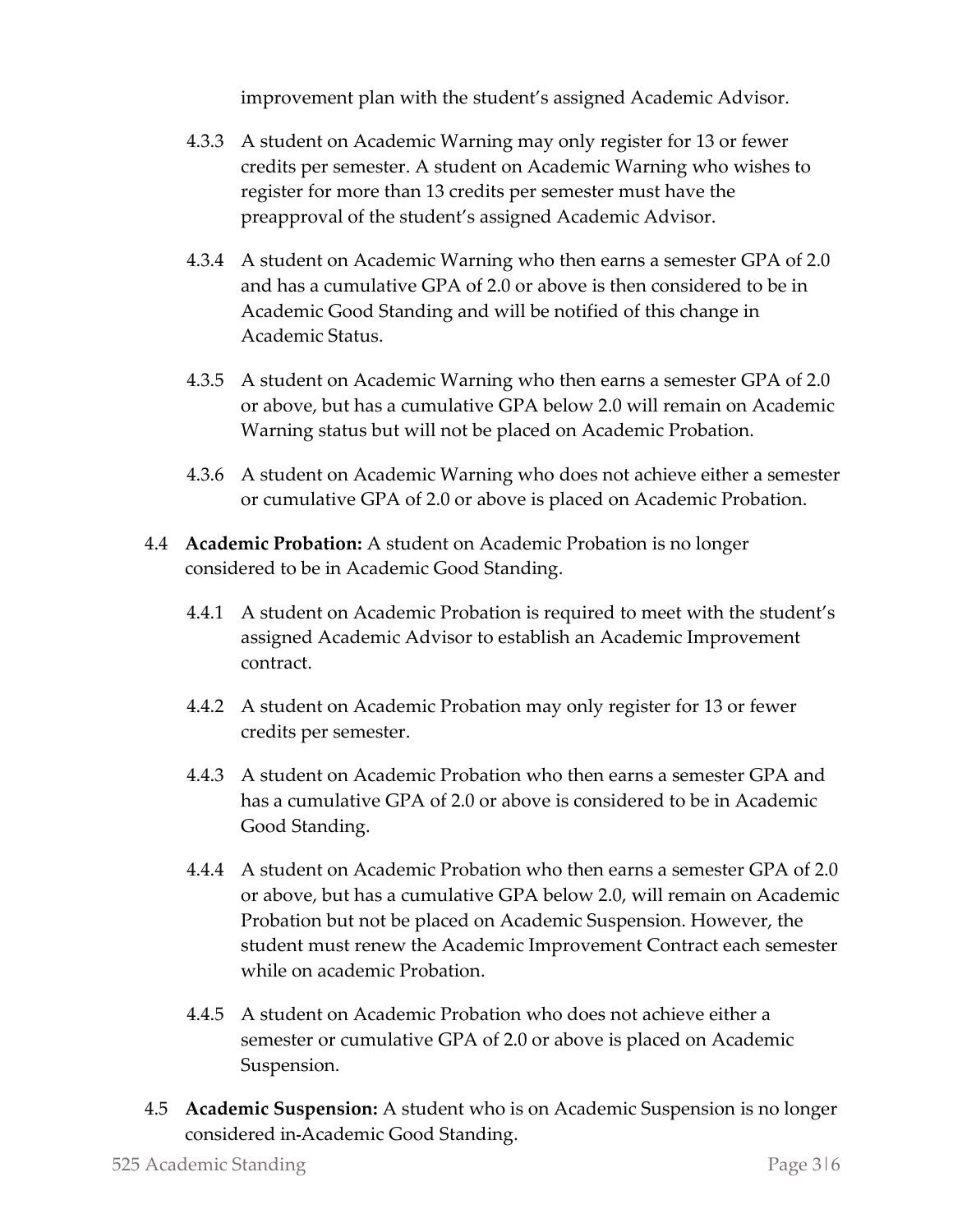- 4.5.1 A student on Academic Suspension is notified after official grades for the semester are posted of the student's change in Academic Standing, of the available appeal process, and of the conditions for reinstatement.
- 4.5.2 A student on Academic Suspension may not enroll in classes for a minimum of one (1) regular (Fall or Spring) semester after being placed on Academic Suspension unless the student successfully appeals and is approved for reinstatement.
- 4.5.3 A student approved for reinstatement must meet all of the requirements of a student on Academic Probation listed in Section 4.4 of this policy.
- 4.6 **Repeated Academic Suspension:** A student on Repeated Academic Suspension is not in Academic Good Standing.
	- 4.6.1 A student placed on Repeated Academic Suspension shall receive written notice of the suspension, the available appeal process, and conditions for re-enrollment.
	- 4.6.2 A student who is on Repeated Academic Suspension may not enroll in classes for a minimum of one (1) calendar year after being suspended for a second time.
	- 4.6.3 A student approved for reinstatement must meet all of the requirements of a student on Academic Probation status listed in Section 4.1 of this policy.

#### 4.7 **Appeal of Academic Suspension or Repeated Academic Suspension**

- 4.7.1 A student placed on Academic Suspension status may petition the Academic Standing Committee for reinstatement.
- 4.7.2 The student must fill out a Reinstatement Request form.
- 4.7.3 The student must submit the Reinstatement Request Form, even if the student has attended another institution since being placed on Academic Suspension at the University.
- 4.7.4 The student is officially notified of the Academic Standing Committee's decision no later than fifteen (15) days after receipt by the Committee of the student's Reinstatement Request form.
- 4.7.5 A decision by the Committee to approve reinstatement is not a guarantee of enrollment during an upcoming or current semester. All semester deadlines and procedures must be adhered to, including but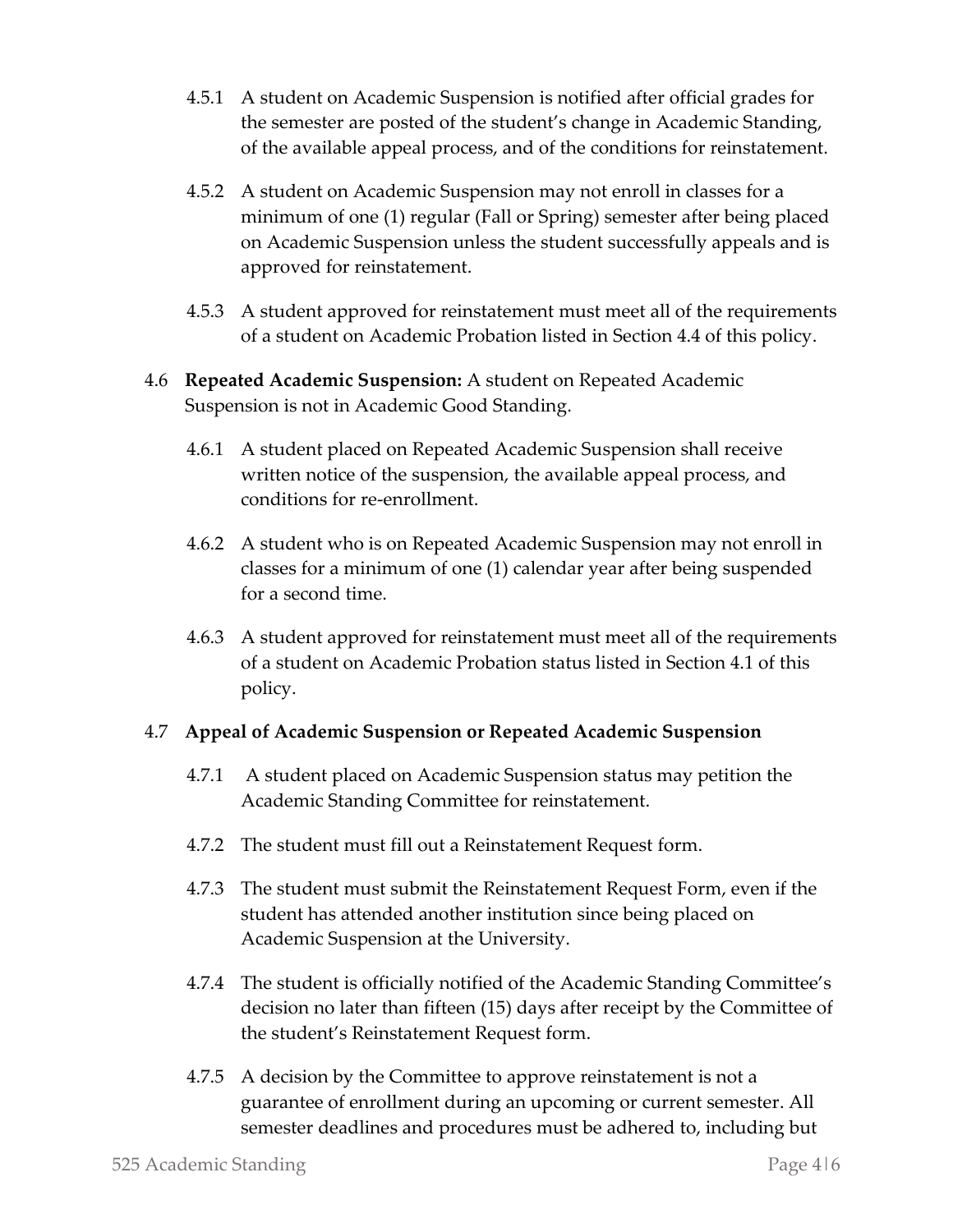not limited to payment of tuition and fees and registration for courses.

- 4.7.6 The Committee's decision on a student's Reinstatement Request is final.
- 4.8 The **Academic Standing Committee**: Consists of no less than 5 members from the following:
	- 4.8.1 Associate Provost for Academic Success.
	- 4.8.2 The Director of First Year Advisement or the Director of College Advisement.
	- 4.8.3 Three other Committee members from Academic Advisement and the Registrar's Office.

#### **V. References**

- 5.1 Policy 524 Graduation
	- 5.1.1 See 3.3 Academic Requirements for All Degrees / Certificates 3.3.1: To be eligible for graduation from Dixie State University, students must have a cumulative Grade Point Average (GPA) of 2.00 or higher for all University-level courses, including institutional and transfer credits

#### **VI. Procedures**

- 6.1 The Registrar's Office determines whether a student's Academic Standing comports to Academic Alert, Academic Warning, Academic Probation, or Academic Suspension.
- 6.2 A student with an Academic Standing of Academic Warning, Academic Probation or Academic Suspension is officially notified of the student's Academic Standing by the student's assigned academic advisor or the Advisement Department after final grades are posted.
- 6.3 A student's assigned academic advisor records all improvement plans created.

#### **VII. Addenda**

7.1 https://advisement.dixie.edu/reinstatement-request/

#### Policy Owner: VP of Academics

Policy Steward: Director of First Year Advisement and Director of College Advisement

525 Academic Standing Page 5|6 History Approved 04/24/2020